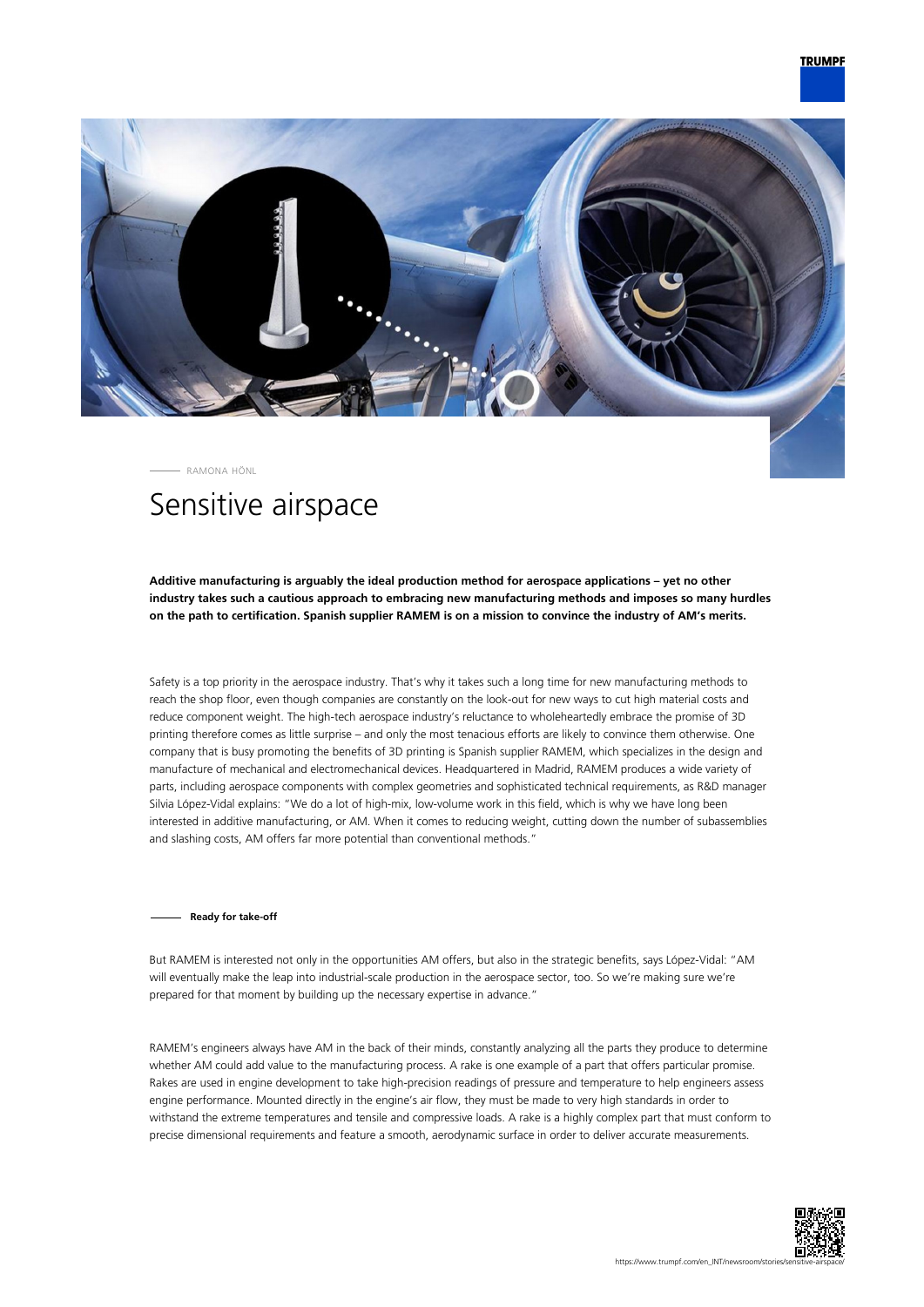

TRUMPF has 3d printed a rake by the Spanish Aero Supplier RAMEM, which is used for the engine developments of airplanes. The result: costs slashed by almost 80 percent © TRUMPF GmbH

### **Challenging parts made to the highest standards**

Rakes consists of four components that must be painstakingly milled, assembled manually and then welded individually. At their core are several internal tubes that serve as channels. These are welded to the sampling points known as 'Kiel heads' with a wall thickness of <0.3 millimeters. The channels are inserted into the rear of the elongated body of the rake and welded into place to the Kiel heads. The body of the rake is then sealed with a cover plate. "Those delicate channels must be inserted with maximum precision," says López. "If just one of the welded Kiel head is out of position, the whole rake has to be scrapped. The Kiel heads have dimensional tolerances of +/- 0.05 millimeters and feature a narrow, continuous opening at the end of which the flow sensors are integrated."

The engineers at RAMEM immediately saw that the delicate rakes were perfect candidates for 3D printing. The challenge was to design them in a way that would be compatible with AM. This task was tackled by Prodintec, a RTO that specializes in redesigning parts for additive manufacturing. They succeeded in reducing the number of components from four to one. Yet the results were still disappointing, says López-Vidal: "The rakes were deformed during production, and the printing process deposited powder and other solids in the narrow channels. What's more, the 3D printing process wasn't meeting requirements – neither for dimensional accuracy nor for a smooth, pore-free rake surface."

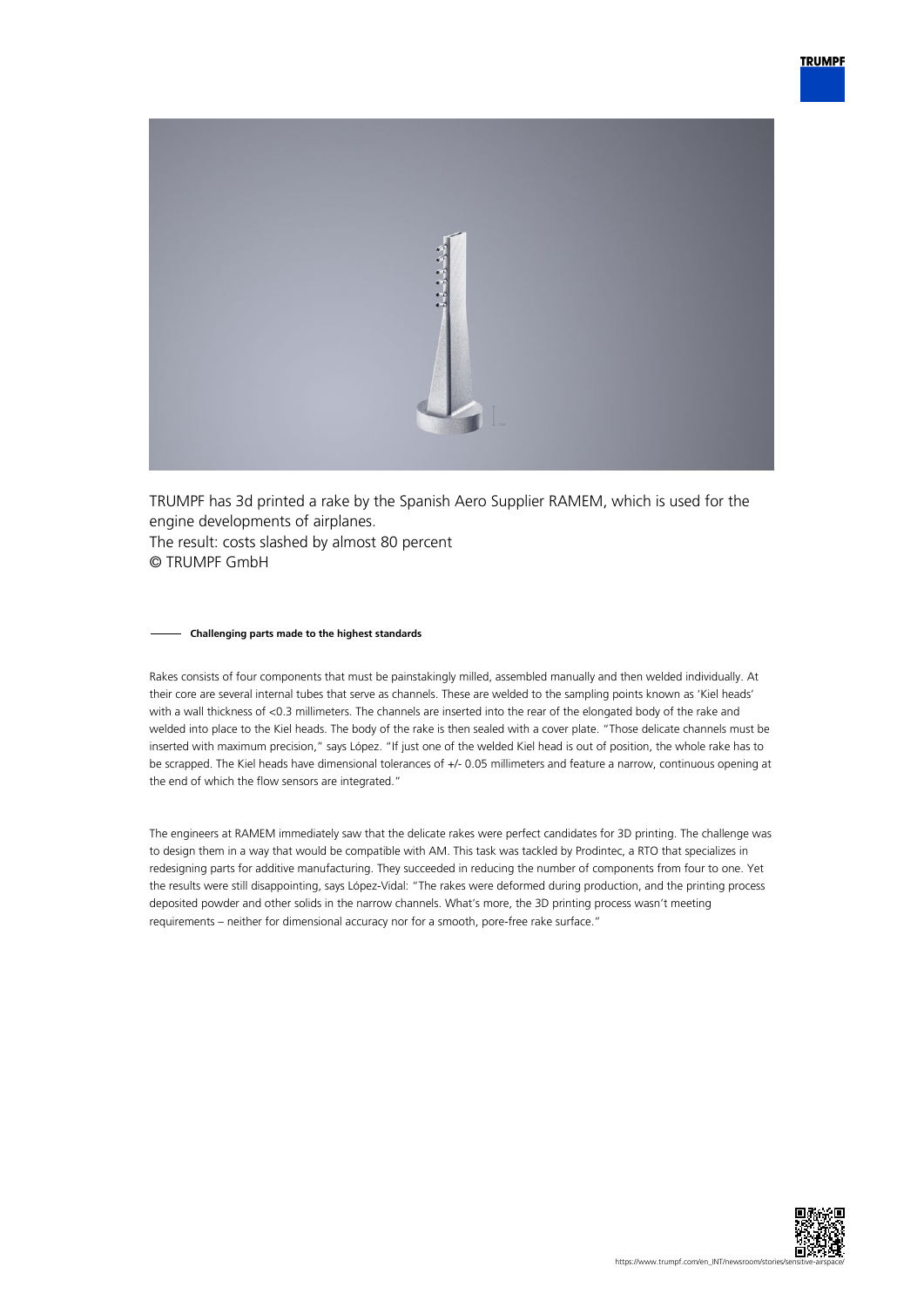

The optimized rake was printed with the TRUPrint 1000 by TRUMPF. © TRUMPF

## **A breakthrough with the first prototype**

But Silvia López-Vidal and her team refused to be discouraged by this setback. At FORMNEXT 2017, they explained the problems they were facing to Julia Moll, Project Manager Additive Manufacturing, and her team of TRUMPF colleagues. "The TRUMPF developers were confident they could solve our problems with their lasers and powder," says López-Vidal. So, armed with the CAD drawing from Prodintec, the TRUMPF team set out to find a solution.

"The biggest challenge in the printing process was the issue of part orientation," says Julia Moll. "We had to align the part in such a way that we could print it without support structures, because we wouldn't have been able to attach those to the highly fragile Kiel heads or anywhere inside the part. We also had to rule out any risk of thermal distortion. That wasn't easy because the rakes are so thin-walled." The team used a [TruPrint 1000](https://www.trumpf.com/en_INT/products/machines-systems/additive-production-systems/truprint-1000/) to print the parts. This 3D printer has a 200-watt laser that can be used to generate remarkably delicate structures from the powder bed.

The results checked all the right boxes right from the very first rake prototype, says Moll: "A 3D scan enabled us to demonstrate that it had the required level of geometric accuracy, and using micrographs we established a surface density of 99.95 percent." But the experts were keen to get even more accurate information, so they sent the prototype for a CT scan at YXLON, a developer and producer of X-ray and computed tomography inspection systems. The company verified the uninterrupted continuity of the channels and the size of the pores. The TRUMPF experts also automatically ascertained and checked over 40 measurements inside the part. All the results came back positive: the channels were clear and all the requirements were met by the very first prototype, including the required level of dimensional accuracy and the stipulated pore size of less than 100 microns.

## **Costs slashed by almost 80 percent**

Julia Moll was delighted with what the TRUMPF team had achieved: "Redesigning the part has cut throughput times and reduced the amount of material we use by around 80 percent. All in all, the decision to 3D-print the rakes has reduced our overall costs by around 74 percent. That's a whole order of magnitude in this industry." The practical part of the process is now underway, and Silvia López-Vidal is optimistic: "The key is to stay up to speed with this new method and keep decision-